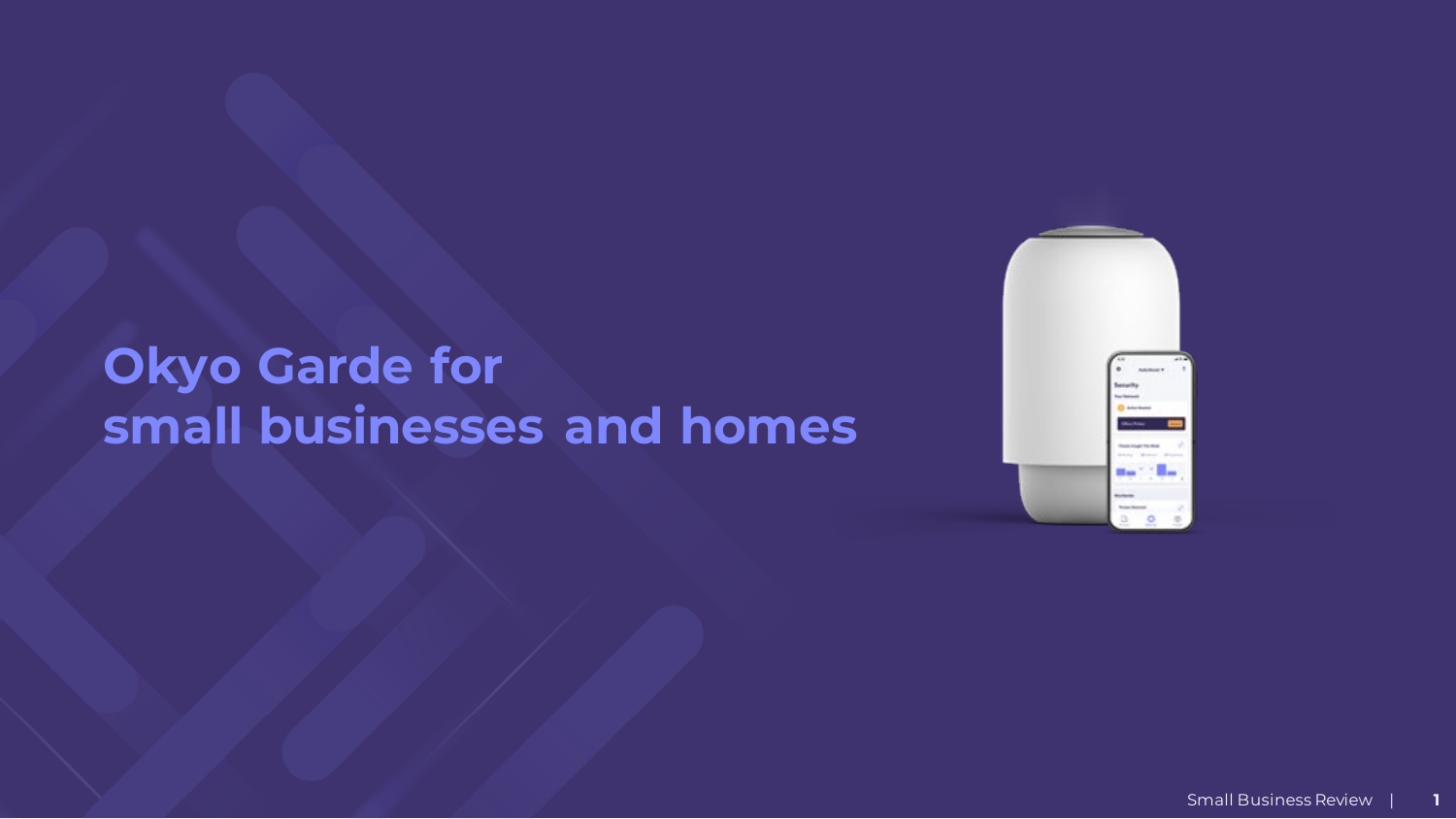## **Okyo Garde** Premium Mesh Wi-Fi 6 System



### **Security by Palo Alto Networks**

C2 prevention **2**2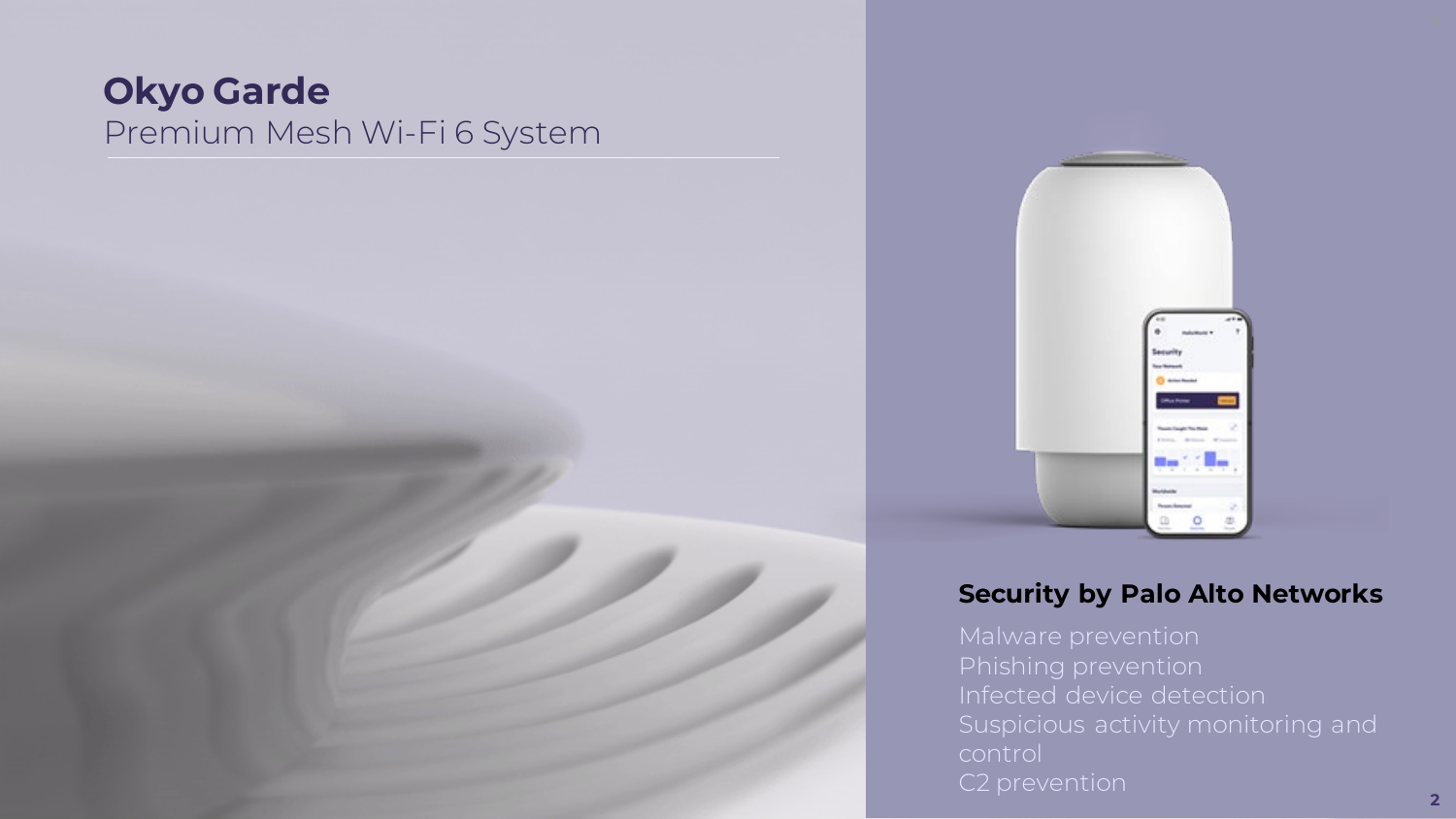# **70%**

of all websites created each month **are malicious**

## **100%**

of the top 9 home routers have **known vulnerabilities**

## **6[9%](https://www.verizon.com/business/en-gb/resources/reports/dbir/)**

of employees are **using their personal**  devices for work

Source: Cyber Readiness Institute Inc. Press Release, 2021 Source: Gartner Press Release, 2021

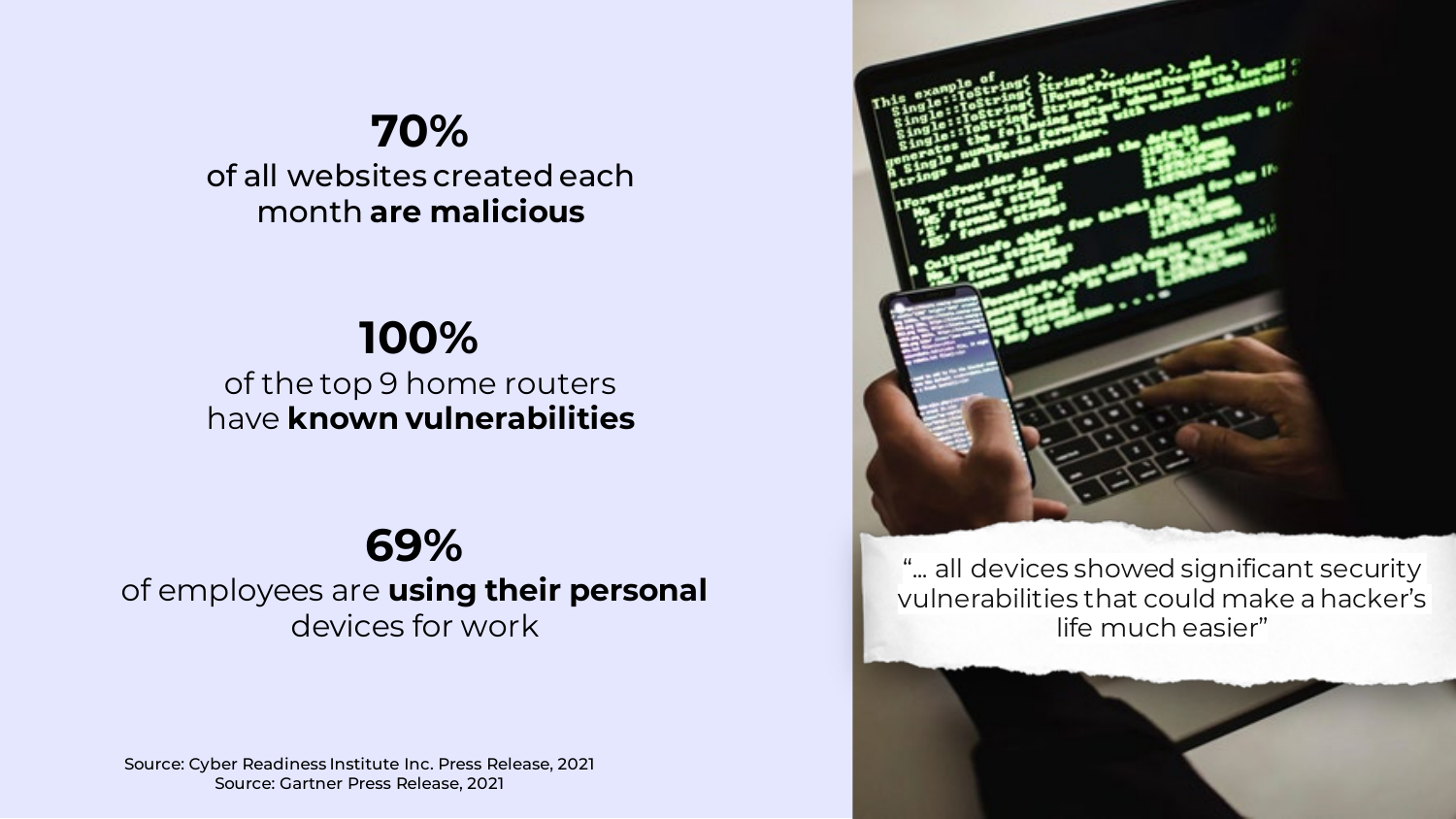#### WHY **you should care:** Reason #1 **Why you should care: Reason #1** *It's become easier to be a cybercriminal*

- **Malware tools**
- **Phishing kits**
- **Step by step instructions on how to set up an attack**
- **Customer technical support**
- **Money back guarantees**
- **Data on who to target**

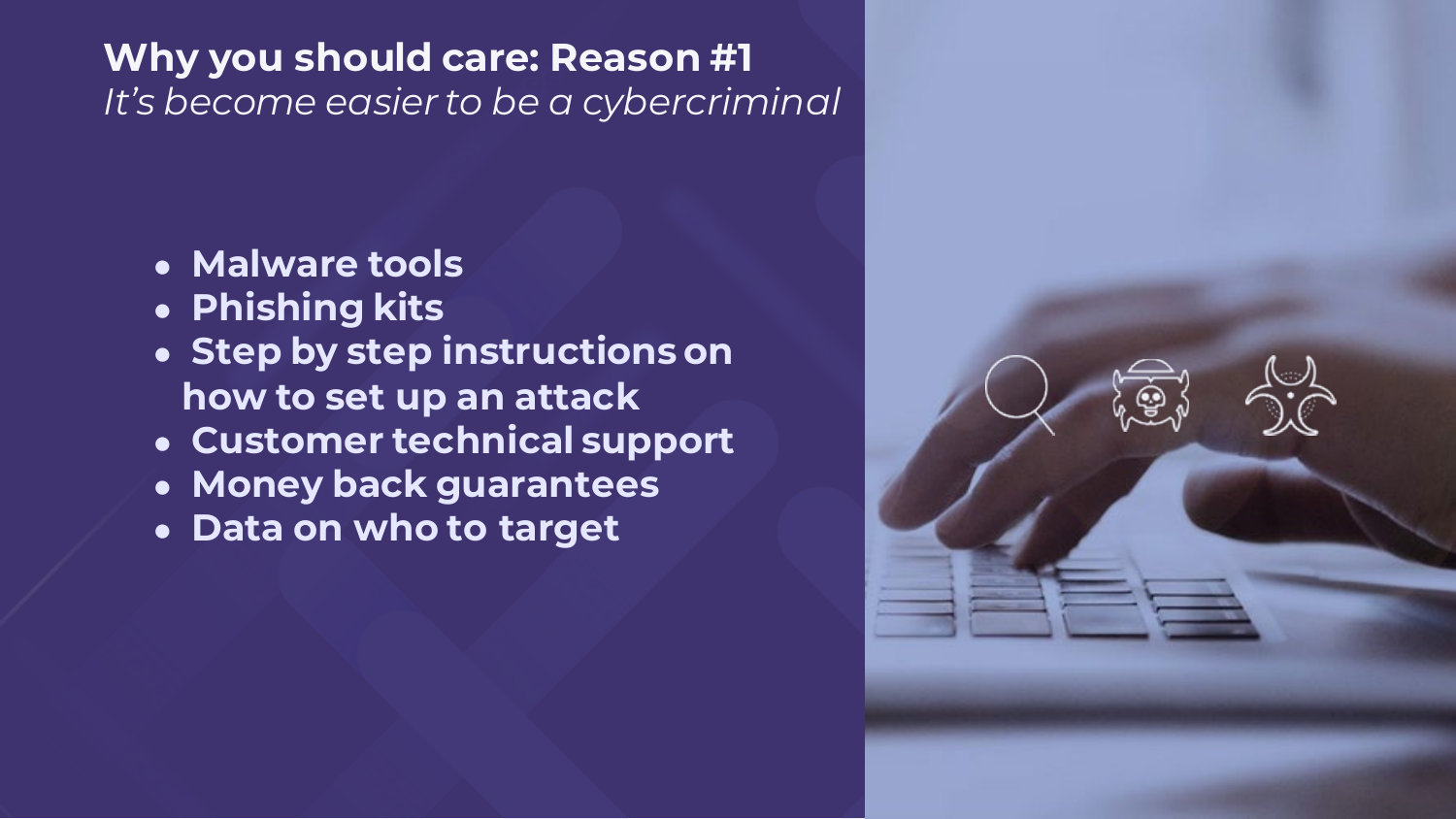## **Why you should care: Reason #2**

*Everything is connected on the same network*

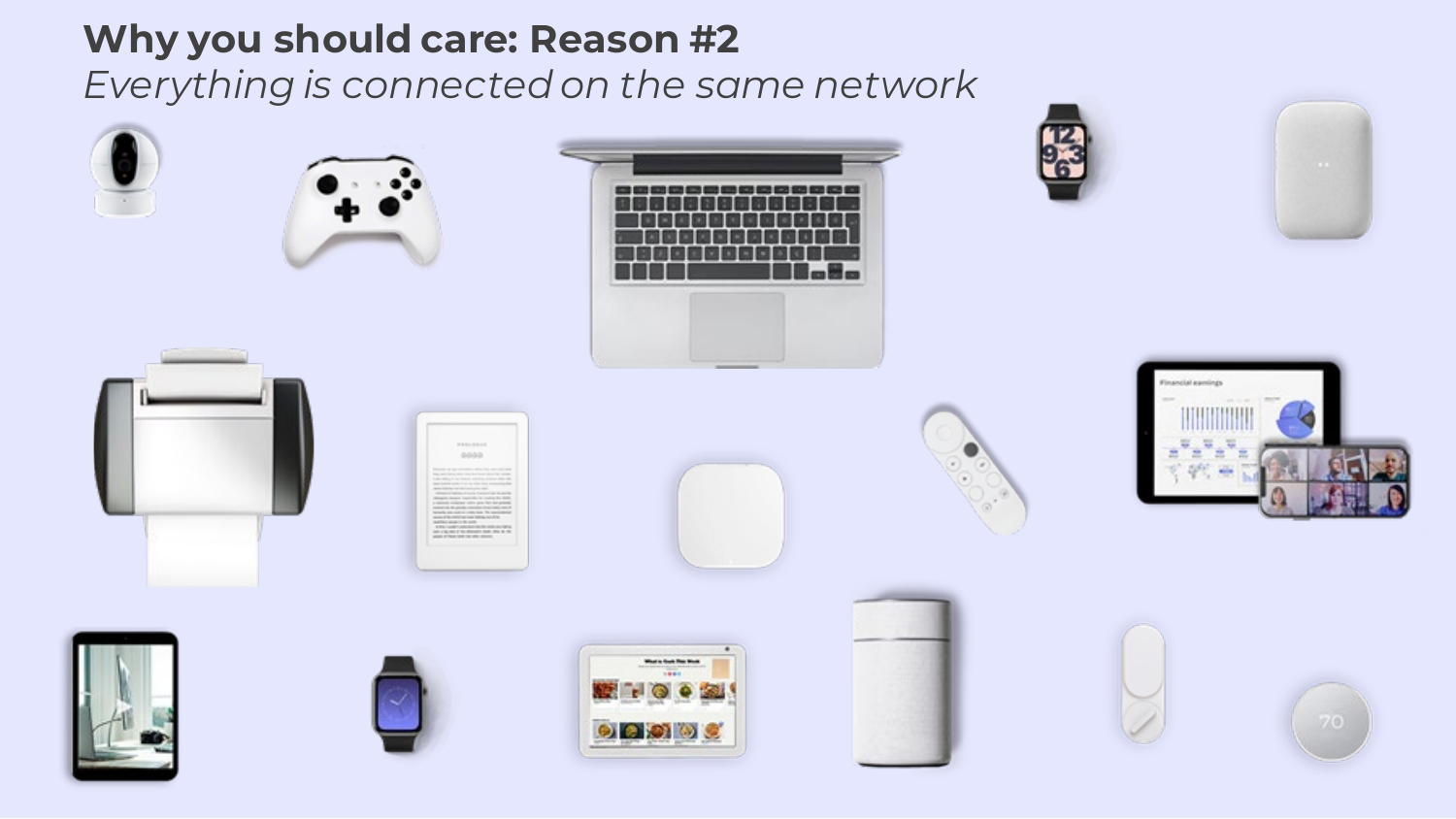**Why you should care: Reason #3** *Personal and work worlds are blended*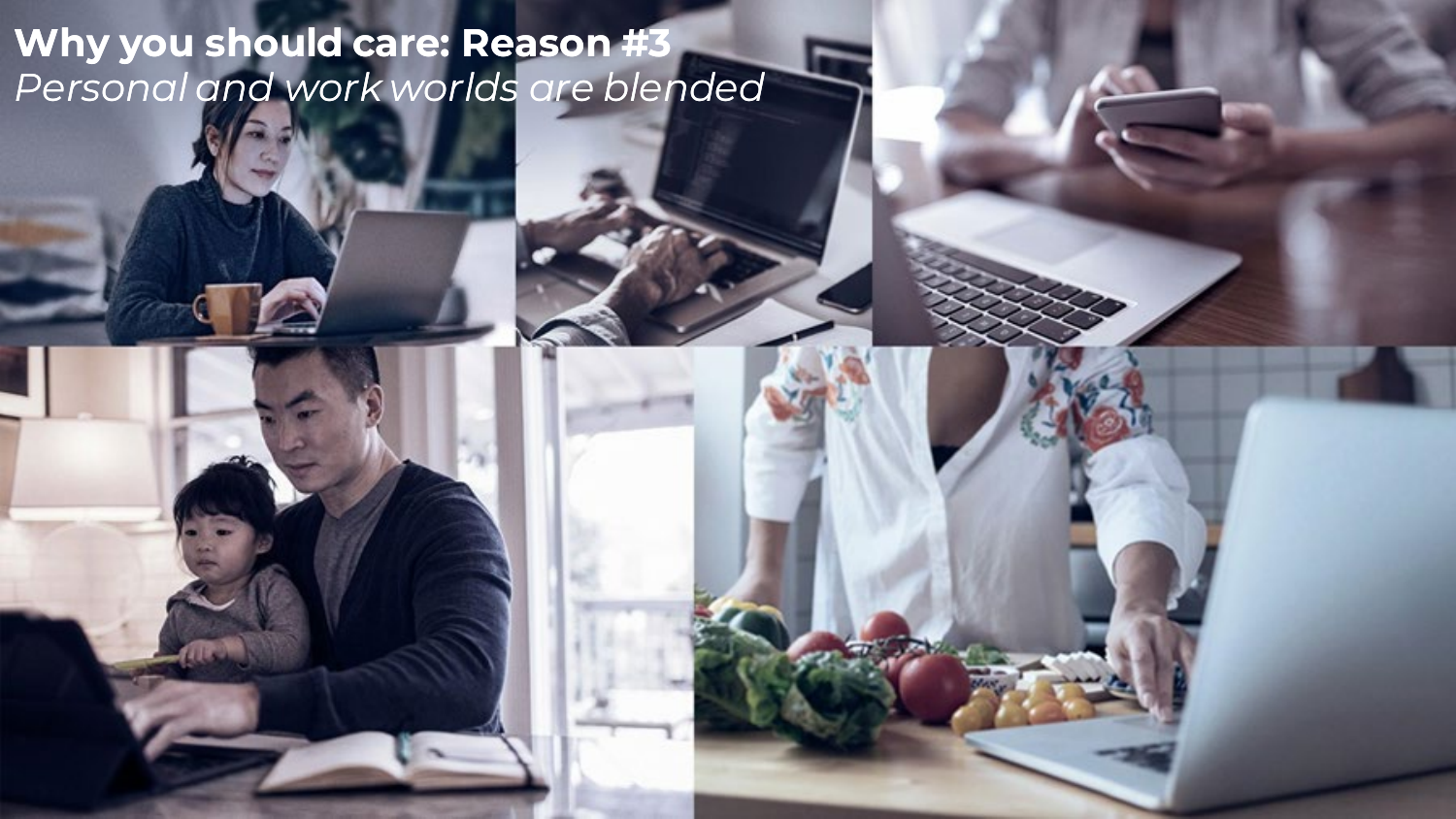## Consumer-grade routers can be an **open-door** for cybercriminals





**Five out of six** name brand routers contain known open-source vulnerabilities.

## **Business Disruption**

The **average ransom paid** for organizations increased from \$115,123 USD in 2019 to **\$312,493 in 2020**, a **171%** year-over-year increase.\*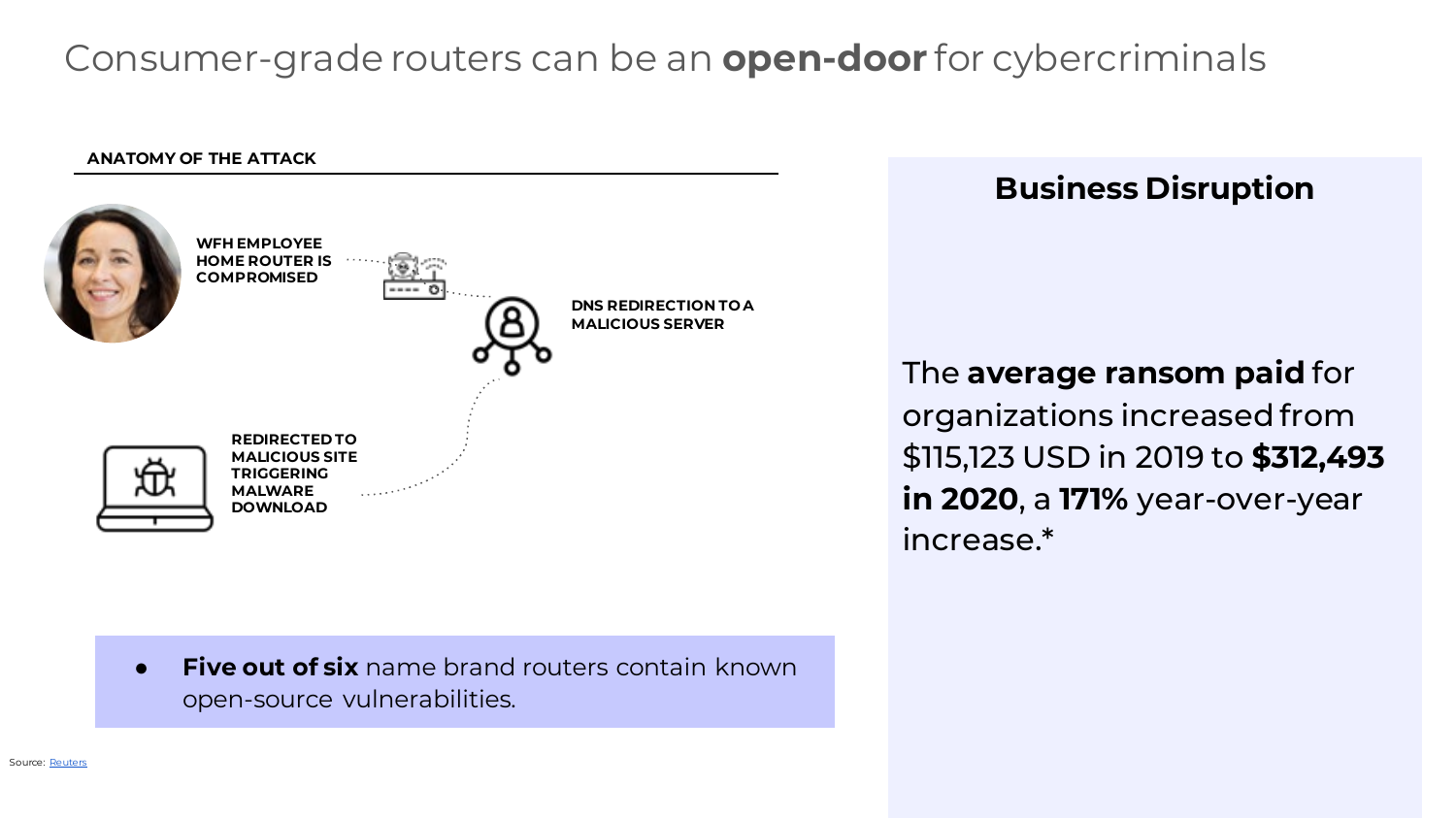# **Use Case for Okyo Garde:** Unprotected Wi-Fi Networks



## **WFH Secure Wifi**

Business owners and employees that work from home and have no network security today

Every hybrid employee needs secure and high performing WiFi for their home office.





Standalone offices that are unmanaged today and need fast reliable & secure WiFi

Small offices and business shops that do not need professional IT support

Small Business customers that need a simple plug-and-play option to secure their Wifi against phishing, malware, and command and control attacks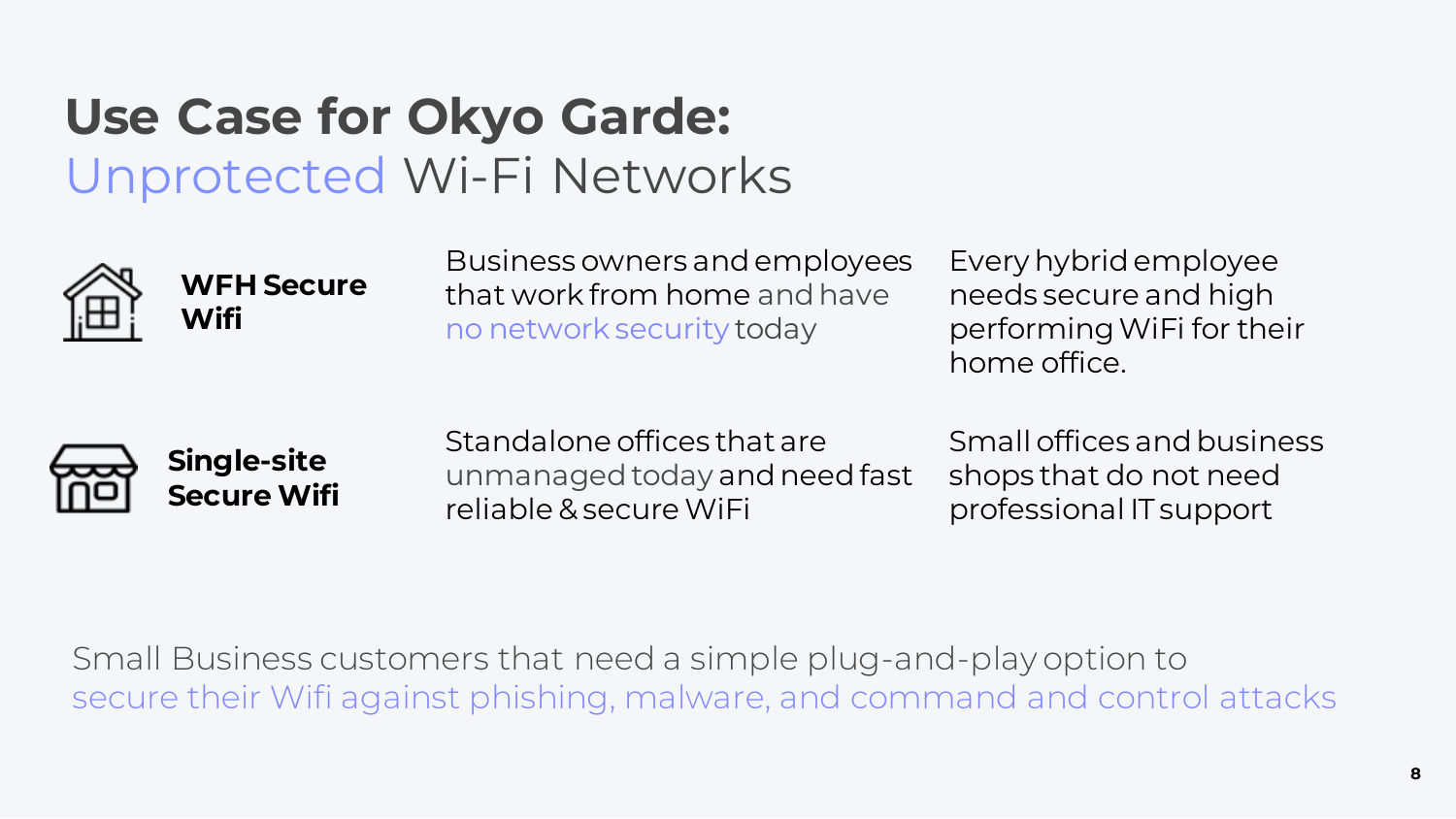## Whole Home Threat Protection with Okyo Garde



**Real-time feed** of malicious  $\checkmark$ domains/URLs and phishing URLs





**Protection from** Ransomware Trojan Spyware Botnet Adware Phishing



**Blocks outbound connections** to command and control domains and malicious URLs.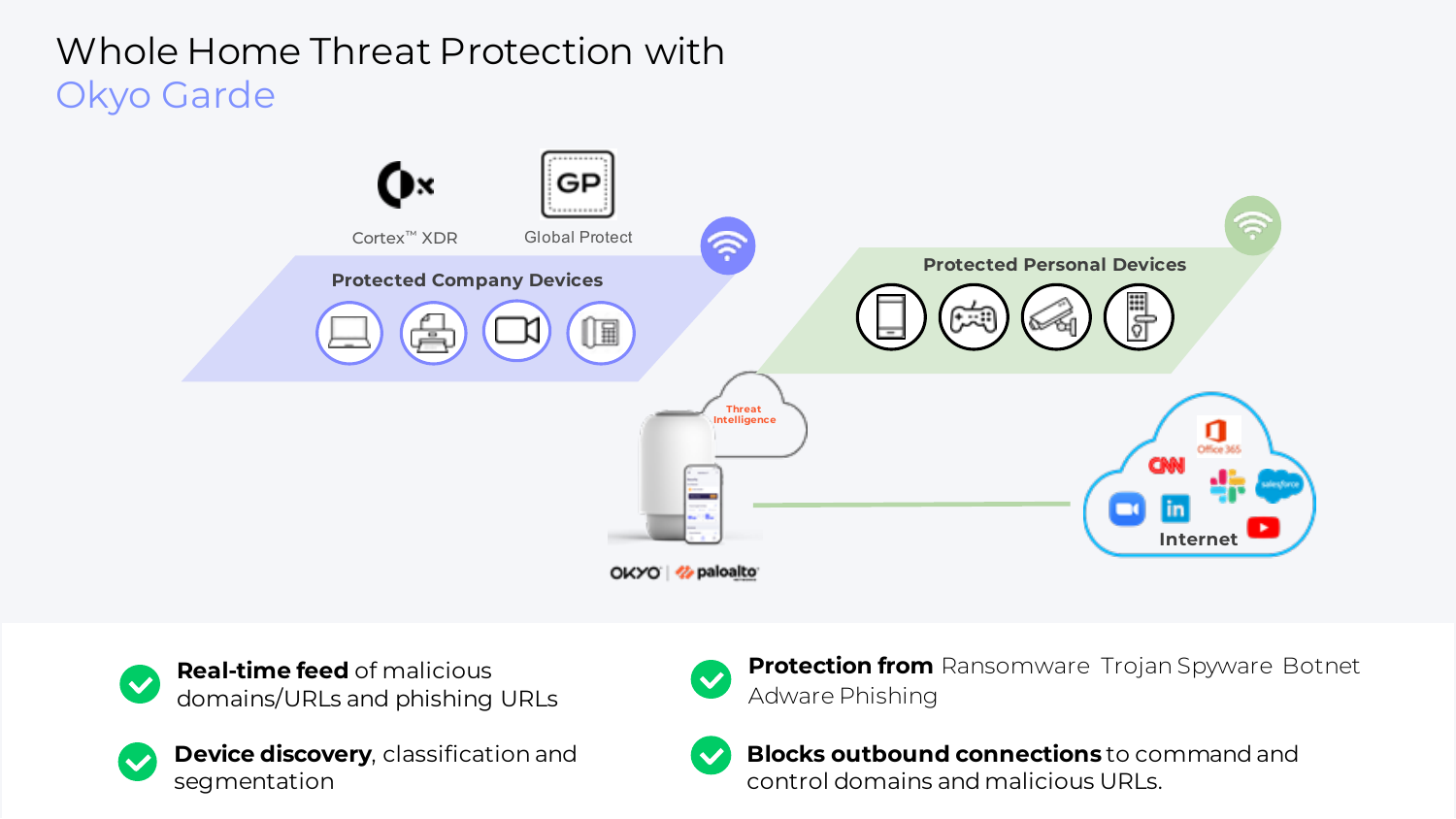## State of the Art Wi-Fi 6 Connectivity

#### **Mesh WiFi 6 System Features Benefits**

**Network Coverage** AX6000 Tri-Band 4x4 MIMO

#### (**~3,000 sq. ft. coverage per node**)

Up to 5 additional devices can be deployed in a mesh network

**Processor & Radio** Quad Core 2.2 GHz Processor WiFi 624 and 5Ghz

**5 GHz mesh enabled**

**Ports** 3 Ethernet ports

**(1 x 2.5Gbps, 2 x 1Gbps)**

Mesh-enabled router / gateway providing coverage up to approximately 3,000 sq ft

Support for full security features (Up to 1Gbps internet connection)

Delivers faster speeds, expanded network capacity, lower latency, and improved power efficiency. 100+ connected devices

**Up to 2 SSIDs in total** 

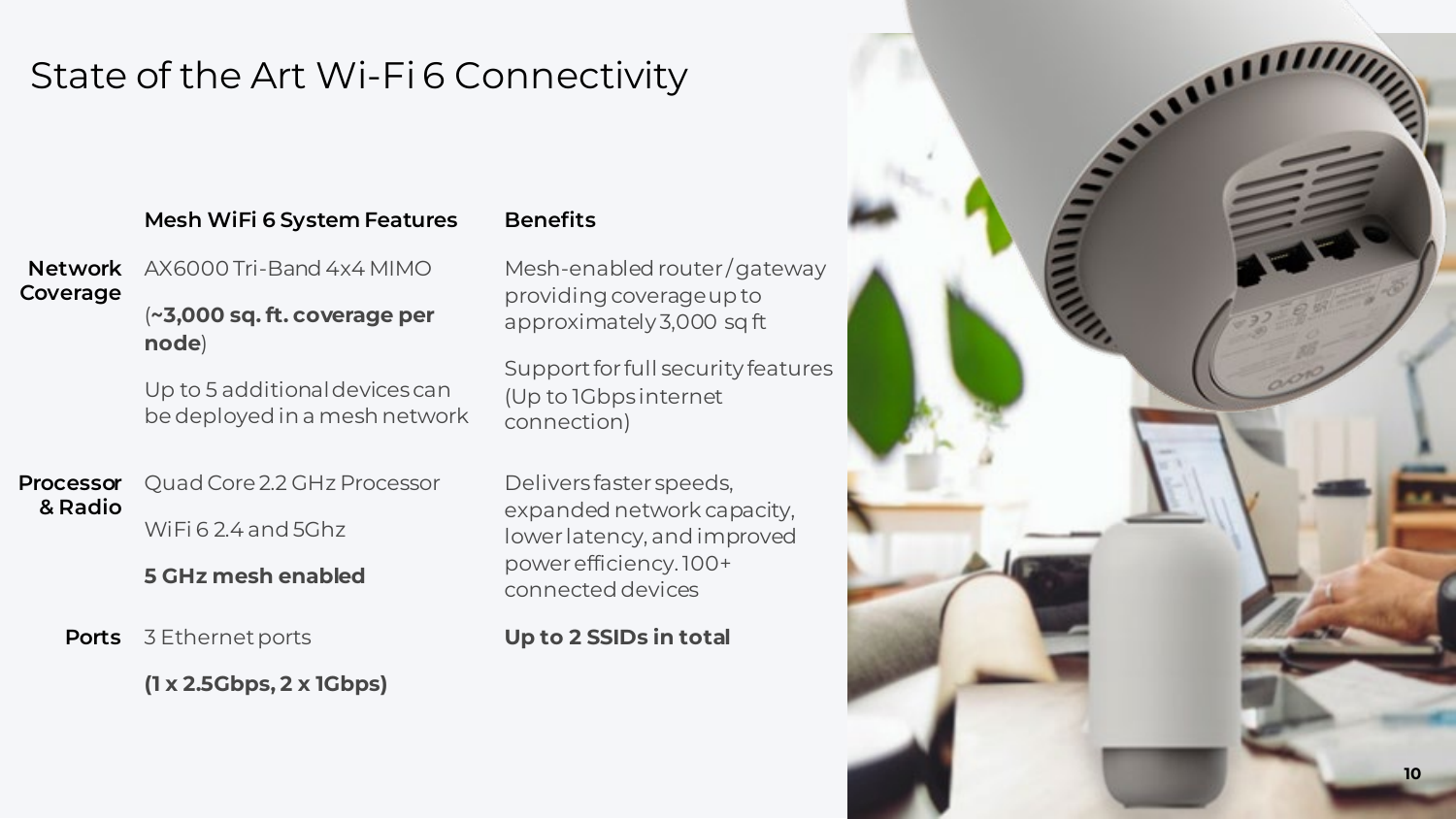

| <b>Your Network</b>                                                            | ×                  |                              |         |
|--------------------------------------------------------------------------------|--------------------|------------------------------|---------|
| kniewe aeroelenteer z is is de er antgeloege.<br>Anna's Laptop<br>Anna's Phone | 只专<br>44           |                              |         |
|                                                                                |                    | @ www.commandcontrolsite.com | Aug 14  |
|                                                                                |                    | Command & Control            | 11:30am |
| @ www.commandcontrolsite.com                                                   | Aug 13             |                              |         |
| Command & Control                                                              | 5:38am             |                              |         |
| @ www.commandcontrolsite.com                                                   | Aug 13             |                              |         |
| Command & Control                                                              | 6.36 <sub>cm</sub> |                              |         |
| @ www.commandcontrolsite.com                                                   | Aug 12             |                              |         |
| Command & Control                                                              | $2.48$ pm          |                              |         |
| Claire                                                                         | 6.w                |                              |         |
| Most Blocks: Claire's Laptop                                                   |                    |                              |         |
|                                                                                |                    |                              |         |

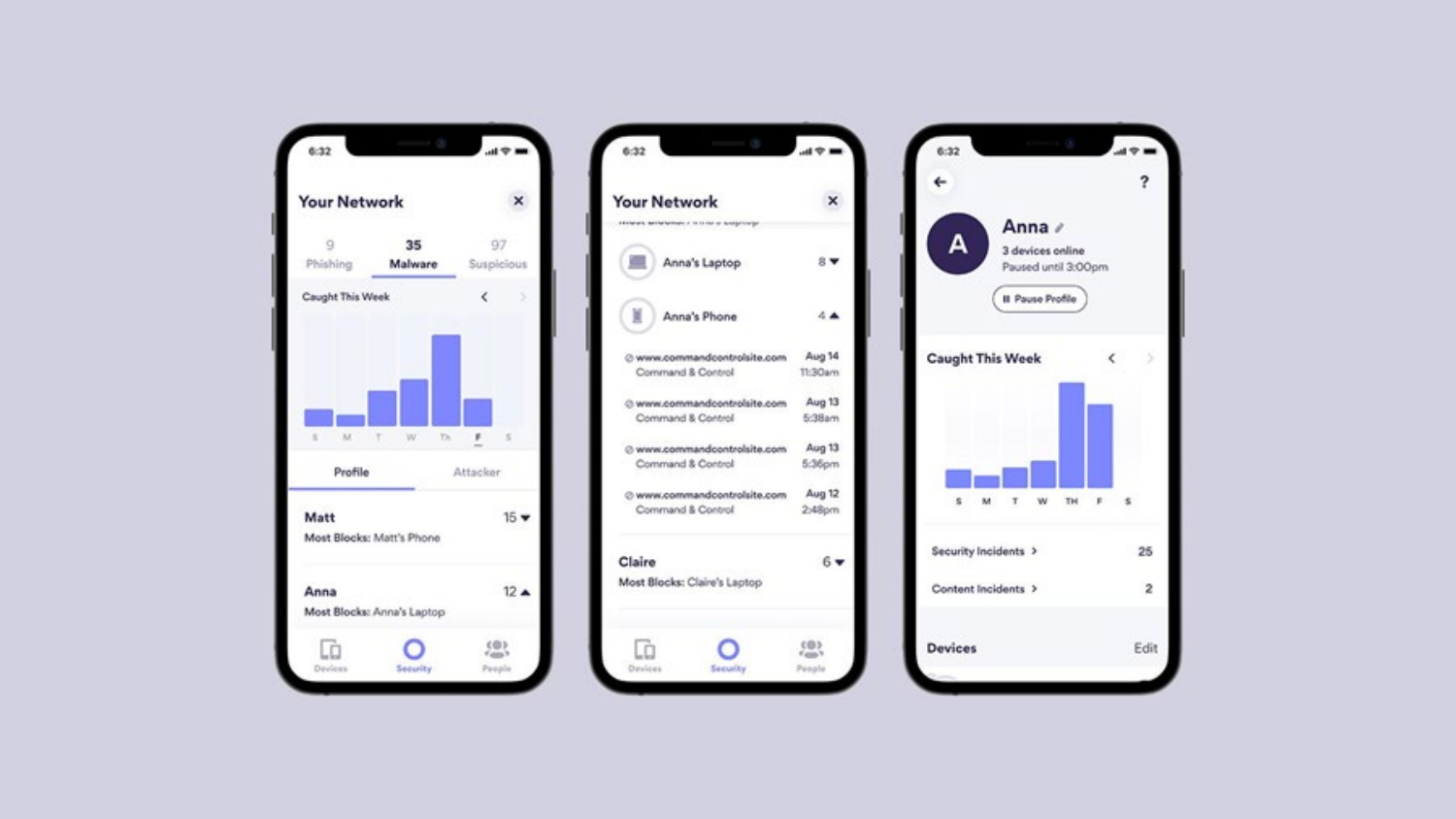## Secure wifi system to protect your home and business

#### **Automated and Always Updated Protection**

- Industry-leading cybersecurity
- Cloud-connected automatic updates so office and home security is always current

#### **Advanced Security with 1 Gbps Wifi Mesh Speeds**

- Includes fast and reliable WiFi 6 coverage
- Mesh-enabled network allows for expansive coverage

#### **Simplified Mobile App Setup and Management**

- Easy plug and play setup via a mobile app
- Ability to set appropriate controls for all types of devices and users

#### **IT-Less management and ongoing visibility**

At a glance, see all the security events on your network by people and devices.